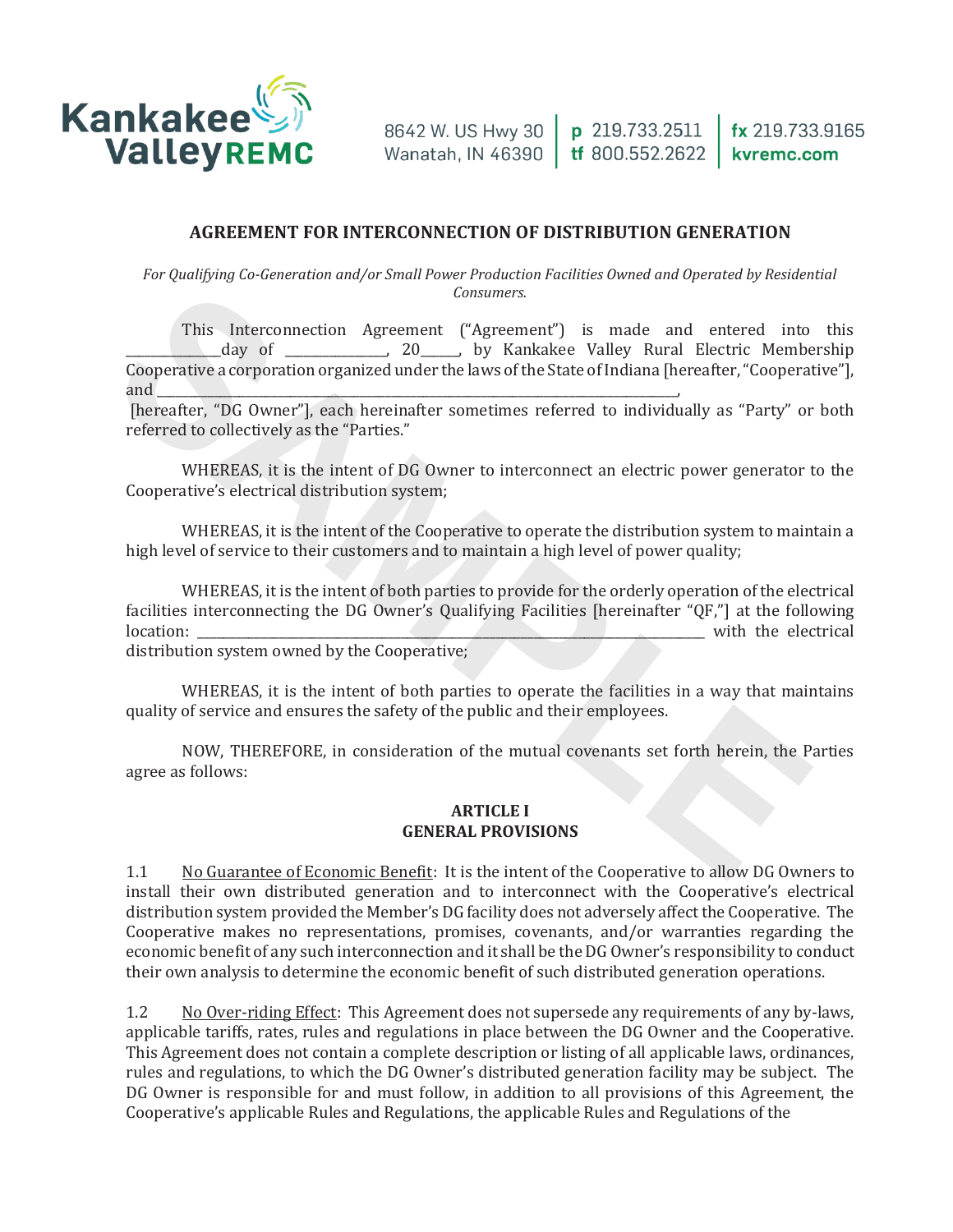

Cooperative's power provider and any other applicable governmental and regulatory laws, rules, ordinances or other requirements.

1.3 Term: This agreement becomes effective when executed by both Parties and shall be valid for a period of five (5) years and shall automatically renew for successive 1-year terms thereafter. It may be canceled by either Party with no less than 30 days written notice to the other party prior to the expiration of the initial five (5) year term or any renewal thereof.

## **ARTICLE II INTERCONNECTION REQUIREMENTS**

2.1 Ouality of Service: The electrical characteristics of the QF shall confirm to the standards established by the Cooperative, including, but not limited to voltage, current, frequency, harmonics and automatic synchronization. Operation of the QF must not cause any reduction of the quality of service provided to other Member-Consumers or interfere with the operation of the Cooperative's system. The DG Owner shall take such corrective action as may be necessary in order to eliminate such condition and shall reimburse the Cooperative for any costs incurred by the Cooperative in connection with the correction or elimination of such conditions. The Cooperative reserves the right to require the DG Owner to provide, at the DG Owner's expense, suitable apparatus for filtering to avoid interference with telephone, radio, television or other electronic reception caused by electrical equipment and apparatus on the DG Owner's premises. Failure of the DG Owner to take action when  $\,$ requested by the Cooperative shall be ground for discontinuation of service. 1.3 Term: This agreement becomes effective when executed by both Parties and shall be for a period of five (5) years and shall atomatically renew for successive 1-year semisation of the particle in the expiration of the i

2.2 Commissioning Test: The DG Owner shall notify the Cooperative in writing that installation of the DG Facility is complete and that the interconnection equipment is available for testing at least fifteen (15) working days before DG Owner interconnects the DG Facility with the Cooperative's distribution system. Cooperative shall thereupon have the right to test the DG Facility and/or be present to witness any testing by the DG Owner of the DG Facility. If the Cooperative waives its right to test the DG Facility by notifying the DG Owner in accordance with this section, the DG Owner may interconnect the DG Facility to the Cooperative's distribution system upon the earlier to occur of the following: (a) notification from; or (b) fifteen (15) working days after the DG Owner has notified the Cooperative that installation of the DG Facility is complete.

2.3 Anti-Islanding Test: The DG Owner must test the DG Facility for Anti-Islanding upon initial installation and, at the discretion of the Cooperative, after any modifications made in accordance with Section 3.4 below with a Cooperative representative present, to ensure the equipment is operating correctly. This may be done in conjunction with other annual system maintenance and at a time that is convenient to both the DG Owner and the Cooperative.

2.4 Disconnect Switch: In order to provide adequate safety to Cooperative employees, before connection to the Cooperative's system, the DG Owner shall furnish and install an Underwriter's Laboratory (UL) listed manual disconnect switch between the DG Owner's QF and the Cooperative's system in order that the QF may be positively disconnected from Cooperative's system. The location of the switch shall be properly grounded, accessible at all times and located near the main electric meter for ease of access by Kankakee Valley REMC personnel. The switch shall be capable of being locked in an open position but will not normally be locked. The switch must be labeled to identify its function.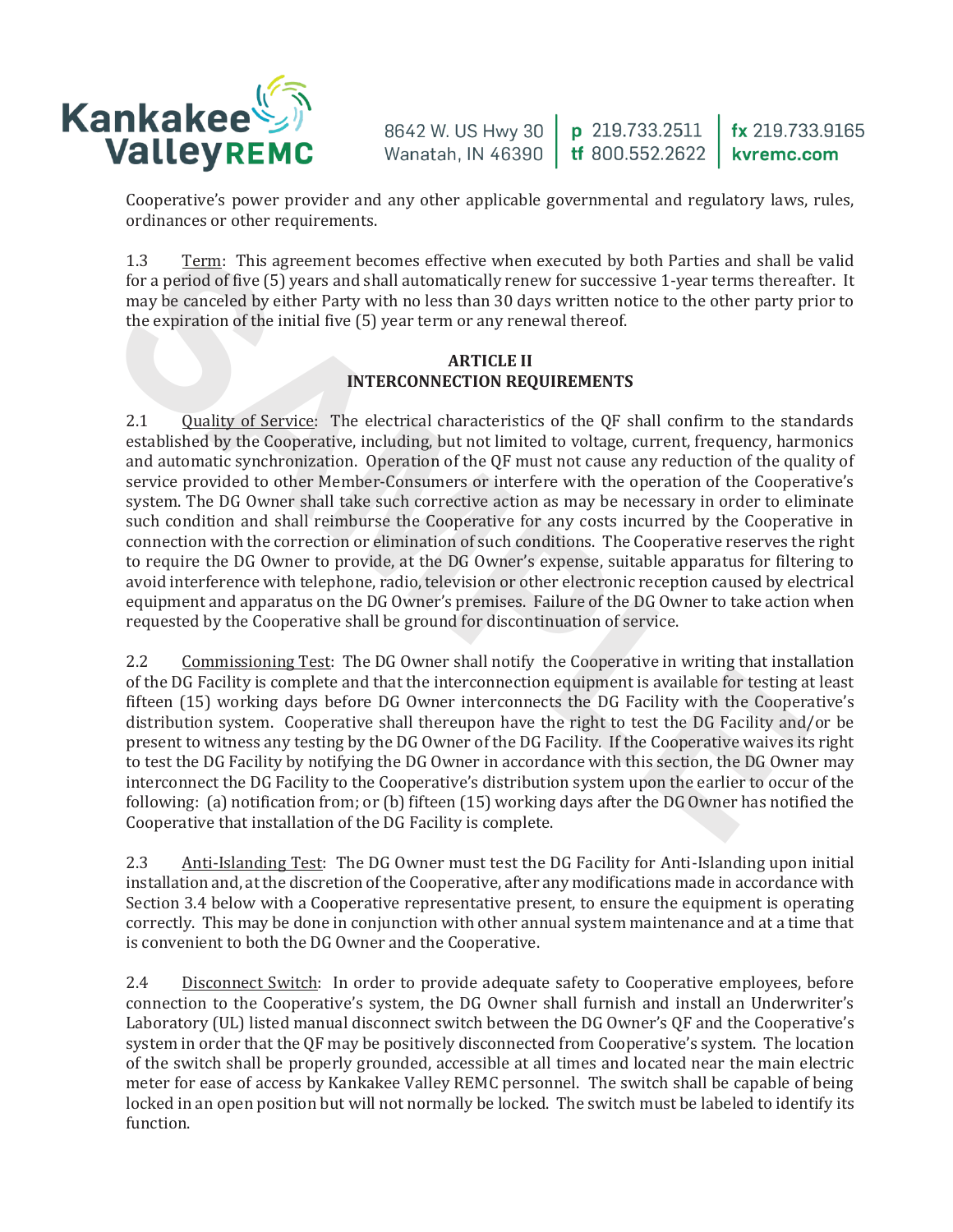

2.5 Cooperative Access: The DG owner shall comply with all applicable laws, rules and regulations governing the operation of the its QF. Authorized representatives of the Cooperative, and its power supplier, shall have the right to enter upon the DG Owner's property at all reasonable times to inspect the QF and to insure that it is being operated in compliance with the Cooperative's safety and operating standards, and with all other applicable safety laws, rules and regulations. The Cooperative shall also have the right at all reasonable times to enter the DG Owner's property to read meters and to verify the accuracy of the Cooperative meters. Such inspection shall not relieve the DG Owner of its obligation to maintain its facilities in safe and satisfactory operating condition. The Cooperative reserves the right, but not the obligation, to inspect the DG Owner's facilities.

2.6 No Performance Guarantee by the Cooperative: The Cooperative's service quality and testing requirements are a means to safeguard the Cooperative's facilities, personnel and service to its other Member-Consumers. The DG Owner acknowledges and agrees that any approval of service quality and/or testing results by the Cooperative shall not impose any liability on the Cooperative and does not guarantee the adequacy of the DG Owner's equipment or distributed generation facility to perform its intended function. The Cooperative disclaims any expertise or special knowledge relating to the design or performance of the DG Owner's specific distributed generation facility and/or its installation and does not warrant the efficiency, cost-effectiveness, safety, durability, or reliability of the same. o inspect the QF and to insure that it is being operated in compliance with the Cooperative's safe<br>and operating standards, and with all other applicable safety laws, rules and regulations. The<br>cooperative shall also have

# **ARTICLE III SUSPENSION/TERMINATION OF INTERCONNECTION**

3.1 Suspension of Interconnection: It is intended that the interconnection should not compromise or adversely affect the Cooperative's protection, system or operational requirements. The operation of the DG Owner's System and the quality of electric energy supplied by the DG Owner shall meet the standards as specified by the Cooperative. If the operation of the DG Owner's system or quality of electric energy supplied, (in the case of power export), does not meet the standards as specified, then the Cooperative will notify the DG Owner to take reasonable and expedient corrective action which may include suspension and/or termination of the DG Owner's interconnection.

3.2 Disconnection: The Cooperative shall have the right to disconnect the DG Owner's System, until compliance is reasonably demonstrated. Notwithstanding anything in this agreement, the Cooperative may in its sole discretion disconnect the DG Owner's generation plant from the Distribution Facility without notice if, based on the cooperative's sole judgement, the operation of the Generating Plant poses a threat of property damage or physical injury to the Cooperative's facilities, employees or agents. Such disconnection without notice may occur in, but is not limited to the following situations:

- a. System emergency and/or maintenance operation which require such action.<br>b. The existence of potentially hazardous condition relating to the OF.
- b. The existence of potentially hazardous condition relating to the QF.<br>
c. Interference with the quality of service provide to other Member-Co
- Interference with the quality of service provide to other Member-Consumers, and/or the operation of the Cooperative's system, caused by or relating from the operation of the OF.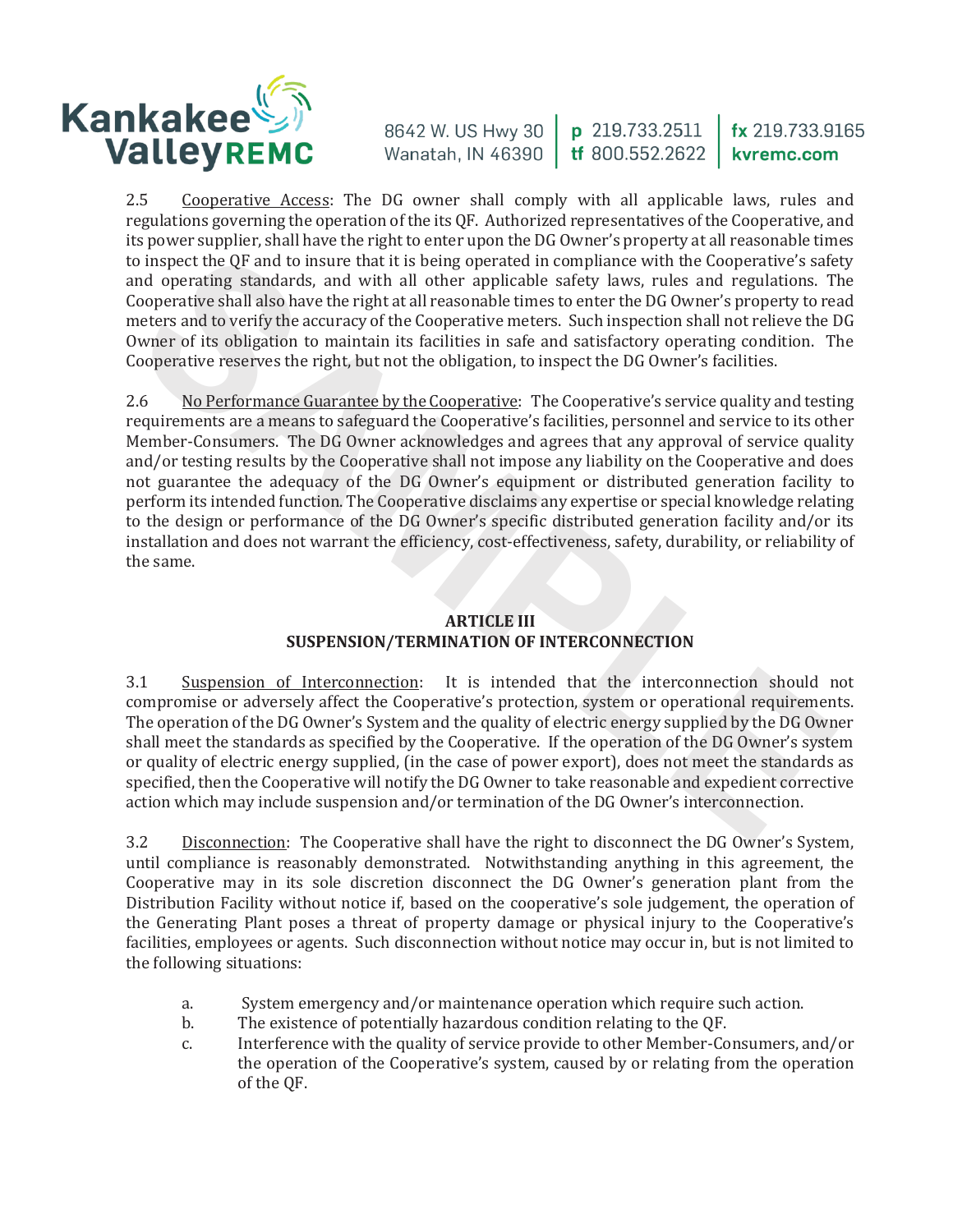

3.3 Maintenance / Outages: Maintenance outages will occasionally be required on the Cooperative's system, and the Cooperative will provide as much notice and planning as practical to minimize downtime. It is noted that in some emergency cases such notice may not be practical. Compensation shall not be paid for unavailability of the Cooperative's facilities due to outages.

3.4 <u>Modifications</u>: DG Owner shall notify Kankakee Valley REMC of any material modification to the DG Facilities by providing at least twenty (20) working days advance notice. A 'material modification' is defined as any modification that changes the maximum electrical output of the DG Facilities or changes the interconnection equipment (e.g., changing from certified to non-certified devices or replacement of any component with a component of different functionality or UL listing.) The notification shall consist of a complete, revised Application an such supporting materials as may be reasonable requested by Kankakee Valley REMC. DG Owner agrees not to commence installation of any material modification to the DG Facility until the Cooperative has approved the revised Application. The Cooperative shall indicate its written approval or rejection of any revised Application within twenty (20) working days after it receives the completed application and all supporting materials. constraints: system, and use cooperative win provise as small inductional pairing as practical<br>minimize downtime. It is noted that in some emergency cases such notice any not be practic<br>Compensation shall not be paid for u

3.5 No Safety Guarantee by Cooperative: The DG Owner acknowledges and agrees that no provision of this Article or this Agreement imposes any duty on the Cooperative to determine the safety of the DG Owner's System and/or its compliance with any third party or governmental rules, regulations and/or requirements.

## **ARTICLE IV EXCESS ENERGY PRODUCTION**

4.1 Excess Energy Production: Excess energy production by the DG Owner will be purchased by the Cooperative in accordance with the terms and conditions of Appendix B.

4.2 Metering: A DG Owner shall be responsible for all metering costs incurred by the Cooperative in accordance with the applicable Cooperative Rules and Regulations.

## **ARTICLE V INDEMNIFICATION AND INSURANCE**

5.1 Liability and Indemnification: The DG Owner assumes full responsibility for their distributed generation facility and all electric energy furnished at and past the point of interconnection. The DG Owner and shall indemnify the Cooperative against and hold the Cooperative harmless from all claims for both injuries to persons, including death resulting therefrom, and damages to property arising from electric power and energy delivered by the Cooperative or in any way arising directly or indirectly from the DG Owner's distributed generation facility. DG OWNER AGREES TO INDEMNIFY,  $\,$ DEFEND, AND HOLD HARMLESS COOPERATIVE AND ITS MEMBERS, SUBSIDIARIES, AND AFFILIATES AND THEIR OFFICERS, DIRECTORS, EMPLOYEES AND AGENTS (COLLECTIVELY, THE "INDEMNITEES"), FROM AND AGAINST ANY AND ALL CLAIMS, SUITS, CAUSES OF ACTION, LIABILITY, DAMAGES, JUDGMENTS OR EXPENSES, INCLUDING, BUT NOT LIMITED TO, ATTORNEYS' FEES AND LITIGATION COSTS, FOR PERSONAL INJURIES, (INCLUDING, BUT NOT LIMITED TO, DEATH) OR PROPERTY DAMAGE, SUFFERED BY ANY PERSON OR ORGANIZATION (INCLUDING)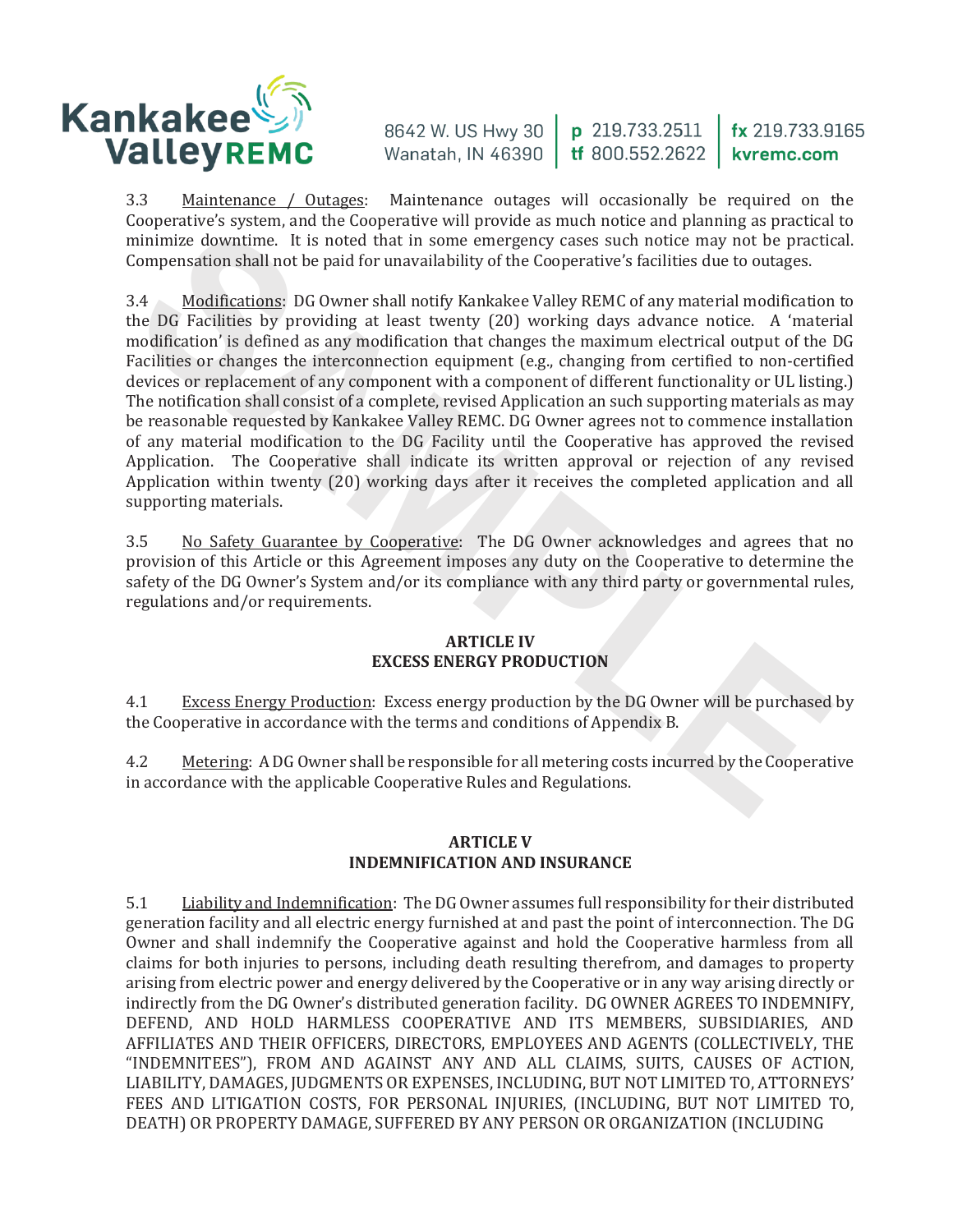

EMPLOYEES OF MEMBER OR ITS SUBCONTRACTORS AND EMPLOYEES OF COOPERATIVE OR ITS SUBCONTRACTORS) ARISING OUT OF OR IN ANY WAY CONNECTED WITH THIS AGREEMENT OR THE INTERCONNECTION, OPERATION, OR EXISTENCE OF ANY DISTRIBUTED ENERGY RESOURCE OR FACILITY OR THE PERFORMANCE OF DG OWNER'S OBLIGATIONS UNDER THIS CONTRACT OR ANY CONTRACT WITH COOPERATIVE, EVEN IF CAUSED BY THE SOLE OR CONCURRENT NEGLIGENCE, GROSS NEGLIGENCE OR FAULT OF ANY INDEMNITEE, OR WHETHER BASED ON STRICT LIABILITY, WARRANTY, OR OTHERWISE. TO THE EXTENT THAT THE LAWS OF THE GOVERNING JURISDICTION PROHIBIT OR DECLARE UNENFORCEABLE THIS INDEMNIFICATION AS IT APPLIES TO ANY INDEMNITEES' OWN NEGLIGENCE OR FAULT, THEN THIS INDEMNIFICATION SHALL BE INTERPRETED TO OBSERVE SUCH PROHIBITION OR DECLARATION BUT ONLY TO THE EXTENT NECESSARY TO CAUSE IT TO BE CONSISTENT WITH LAWS OF SAID GOVERNING **IURISDICTION AND TO CAUSE THE MAXIMUM INDEMNIFICATION OF INDEMNITEES AS ALLOWED** THEREUNDER.

5.2 DG Owner Responsibility for Distributed Generation Facility: The DG Owner is solely responsible for ensuring their distributed generation facility complies with all applicable regulations including, but not limited to, laws, regulations, ordinances, Cooperative policies, rules and regulations. ALL PROVISIONS OF THIS AGREEMENT NOTWITHSTANDING, IN NO EVENT SHALL THE COOPERATIVE BE LIABLE TO THE DG OWNER FOR ANY INTEREST, LOSS OF ANTICIPATED REVENUE, EARNINGS, PROFITS, OR INCREASED EXPENSE OF OPERATIONS, LOSS BY REASON OF SHUTDOWN OR NON-OPERATION OF MEMBER'S PREMISES OR FACILITIES FOR ANY INDIRECT. INCIDENTAL, OR CONSEQUENTIAL, PUNITIVE OR EXEMPLARY DAMAGES ARISING OUT OF OR RELATED, IN WHOLE OR PART, TO THIS AGREEMENT. ANY CONTRACT WITH CODERATIVE, EVEN IF CAUSED BY THE SOLE OR CONCURR<br>
NEGLIGENCE, GROGS NEGLIGENCE OR FAILLT OF ANY INDEMITTEE, OR WHETHER BASED<br>
STRUCT LABILITY, WARRANTY, OR OTHERWISES. TO THE EXTENT THE LAWS OF<br>
COVERNIN

5.3 Force Majeure/Court Action: The Cooperative shall not be liable for either direct or consequential damages resulting from failures, interruptions, or voltage and waveform fluctuations occasioned by causes reasonably beyond the control of the Cooperative including, but not limited to, acts of God or public enemy, sabotage or vandalism, accidents, fire, explosion, labor troubles, strikes, order of any court or judge granted in any bona fide adverse legal proceeding or action, or any order of any commission, tribunal or governmental authority having jurisdiction.

5.4 Insurance: The DG Owner shall purchase, maintain and possess comprehensive general liability insurance an amount sufficient to provide for the indemnification guarantees of this Agreement, but in no event shall the amount of coverage be less than \$1,000,000. DG Owner's policy of insurance purchased hereunder shall name the Cooperative as an additional insured, interested party and/or certification holder. Such policy shall be kept up to date and valid, the terms of which insure against liability as the result of any claims, losses, costs, and expenses of any kind or character that result from construction, malfunction or operation of DG Owner's facility. The DG Owner, or his homeowner's insurance company/agent, shall provide proof of such insurance prior to the interconnection, annually and upon reasonable inquiry from the Cooperative. Failure to maintain said insurance in force, or provide required proof thereof, shall be cause for discontinuation of service.

The minimum amount of liability insurance required hereunder may, from time to time, be increased at the sole discretion of the Cooperative. Should the Cooperative increase the minimum amount of liability insurance, the Cooperative will send written notice to the DG Owner of the adjusted required  $\,$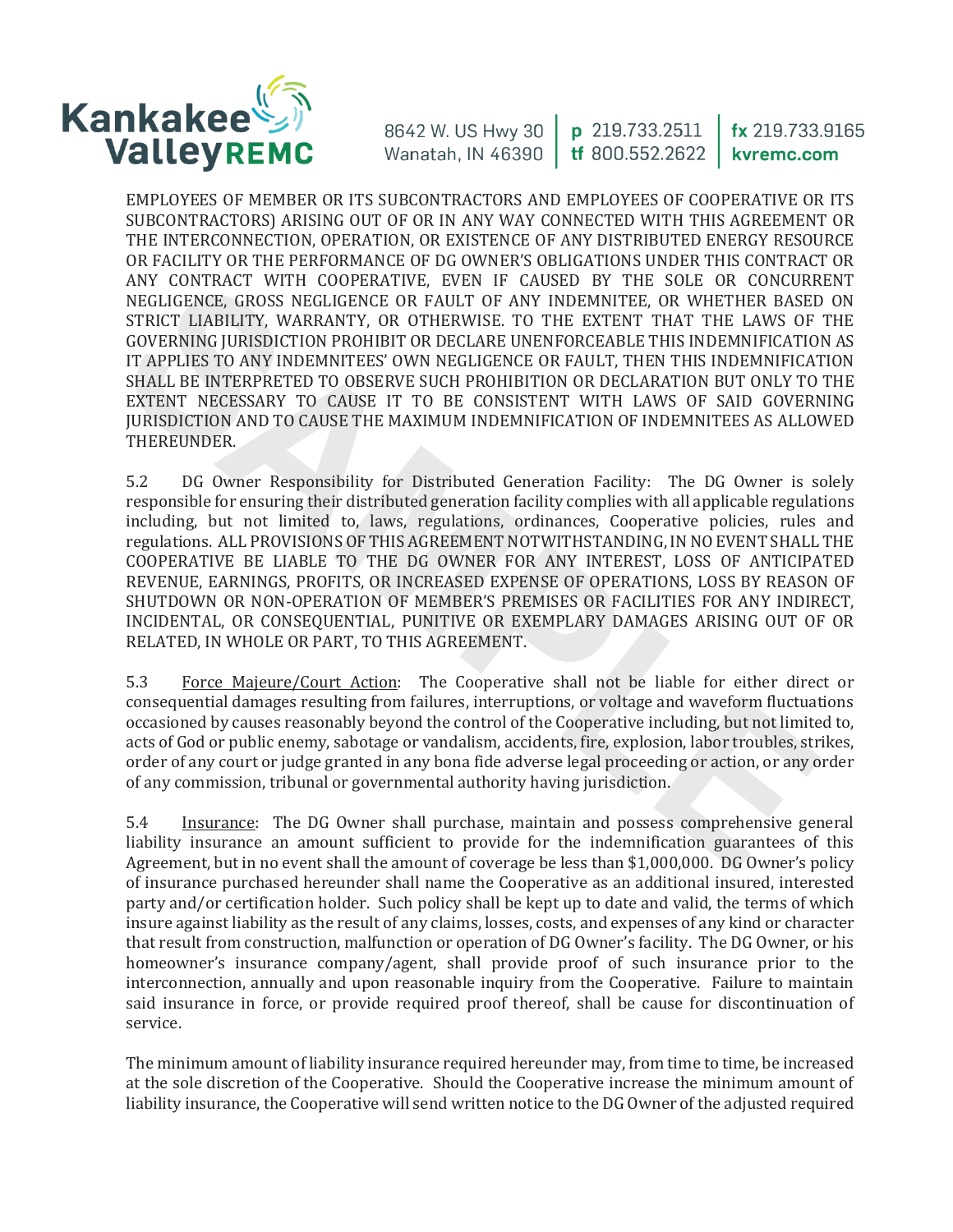

minimum and the DG Owner shall have sixty (60) days to obtain the requisite insurance and provide the Cooperation with proof of the same.

#### **ARTICLE VI MISCELLANEOUS**

6.1 Amendment: This Agreement may be amended only upon mutual agreement of the Parties, which amendment will not be effective until reduced to writing and executed by the Parties.

 $6.2$ Governing Law and Regulatory Authority: This Agreement was executed in the State of Indiana and must in all respects be governed by, interpreted, construed, and enforced in accordance with the laws thereof. This Agreement is subject to, and the parties' obligations hereunder include, operating in full compliance with all valid, applicable federal, state, and local laws or ordinances, and applicable regulations. **ARTICLE VI**<br>**SARTICLE VI**<br>**ARTICLE VI**<br>**ARTICLE VI**<br>**ARTICLE VI**<br>**ARTICLE VI**<br>**SARTICLE VI**<br>**SARTICLE VI**<br>**SARTICLE VI**<br>**SARTICLE VI**<br>**SARTICLE VI**<br>**SARTICLE VI**<br>**SARTICLE VI**<br>**SARTICLE VI**<br>**SARTICLE VI**<br>**SARTICLE VI**<br>**SA** 

6.3 Entirety of Agreement: This Agreement constitutes the entire agreement and understanding between the Parties with regard to the interconnection of the facilities identified herein and supersedes all prior agreements and undertakings, oral or written, between the Parties with regard to the subject matter hereof.

6.4 Assignment: Neither this Agreement nor any of the benefits and/or obligations contained herein shall be assigned by the DG Owner without: <code>[1]</code> Written Notice to the Cooperative, and <code>[2]</code> receipt of the prior written approval of the Cooperative.

6.5 No Third-Party Beneficiaries: This Agreement is not intended to and does not create rights, remedies, or benefits of any character whatsoever in favor of any persons, corporations, associations, or entities other than the Parties, and the obligations herein assumed are solely for the use and benefit of the Parties, their successors in interest and, where permitted, their assigns.

6.6 Successors: It is the intent of the parties hereto that this agreement shall be binding on their heirs, assigns and successors in interest. It is not the intent of this agreement to create a partnership relationship between the parties.

6.7 No Waiver: The failure of the Cooperative to insist, on any occasion, upon strict performance of any provision of this Agreement will not be considered to waive the obligations, rights, or duties imposed upon the DG Owner hereunder.

6.8 Venue and Litigation Costs: Venue for any dispute arising under this Agreement lies exclusively with the Superior Courts of LaPorte County Indiana. If either party shall bring litigation to enforce this agreement, the prevailing party shall be entitled to recover attorney fees and litigation costs from other party.